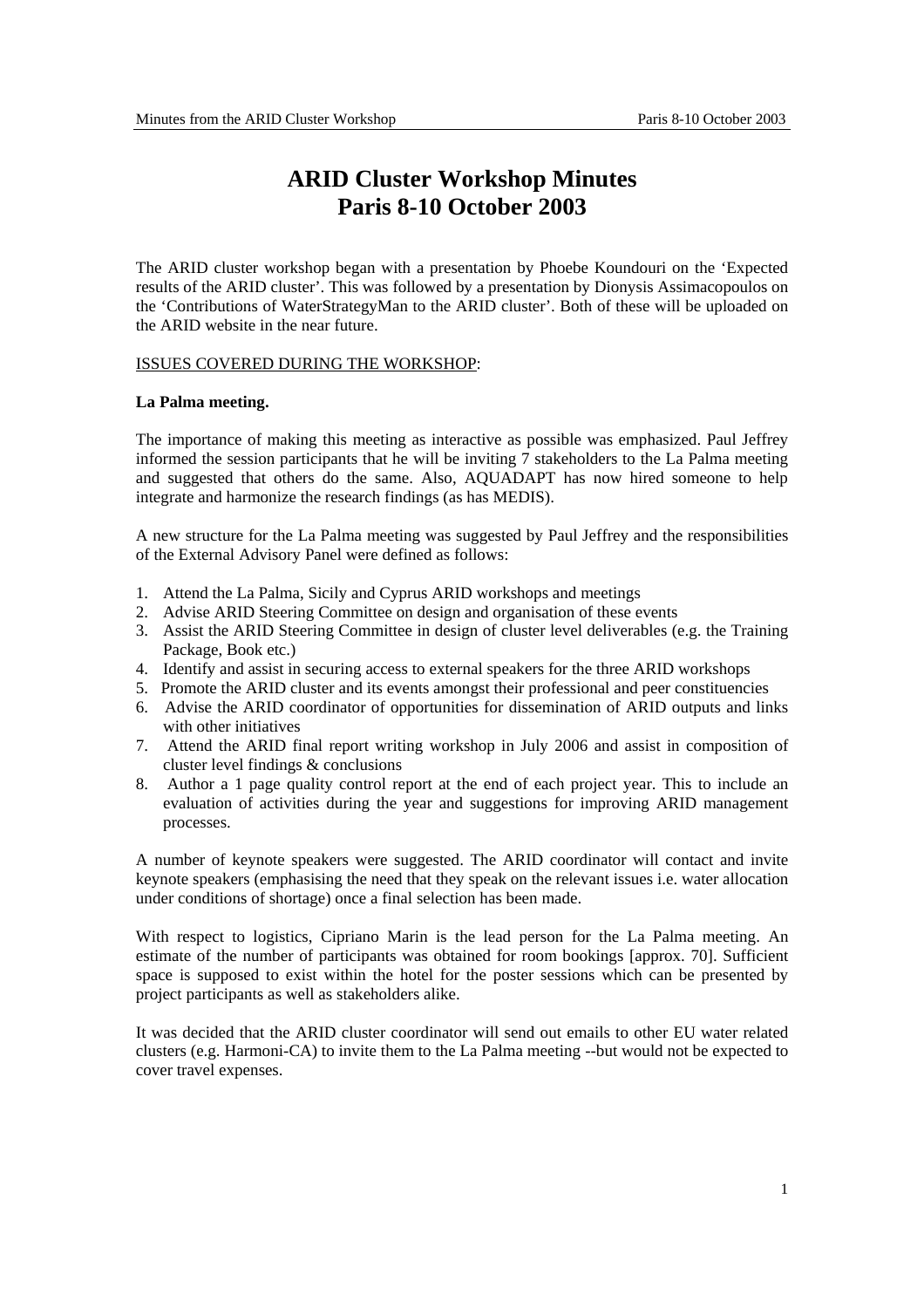#### **Sicily meeting**

The date for the Sicily meeting remains to be determined but is expected to take place sometime between Sept-Nov, 2004.

#### **Website**

NTUA designed a prototype website for the ARID cluster. It was agreed that the log-in feature of the website was not necessary which would also facilitate the management of the site. Additional information will be uploaded on the site e.g. information on other EU clusters and institutions related to water management, presentations from the ARID cluster session in Paris, etc. Regarding the layout and structure of the site, several indicated that the SAHRA website could be used as an example. Feedback on the site in general was requested. [For more information on the website, see Arid 3 Website.pdf presentation by Dionysis Assimacopoulos]

Phoebe Koundouri suggested that the Description of Work of the ARID cluster should be uploaded to the relevant webpage, i.e. where the summaries of the other three projects are uploaded. Further, it was pointed out that the description of work of the ARID cluster includes the SUSTAINIS training program that recently took place in Cyprus. The ARID cluster coordinator will liase with Manfred Lange for the creation of a link between the SUSTAINIS website and the ARID Cluster website.

#### **Nature of ARID Deliverables**

Paul Jeffrey noted that the output of the cluster should not include providing an orthodox when different methodologies and opinions exist. One should be able to show areas of disagreement and provide a discussion of why these exist. The creation of guidelines are suggested rather than the creation of a 'toolbox'.

Finally, it was decided that the Steering Committee should meet for a week (preliminarily set for July 2006) for the purpose of writing the final report for the ARID cluster.